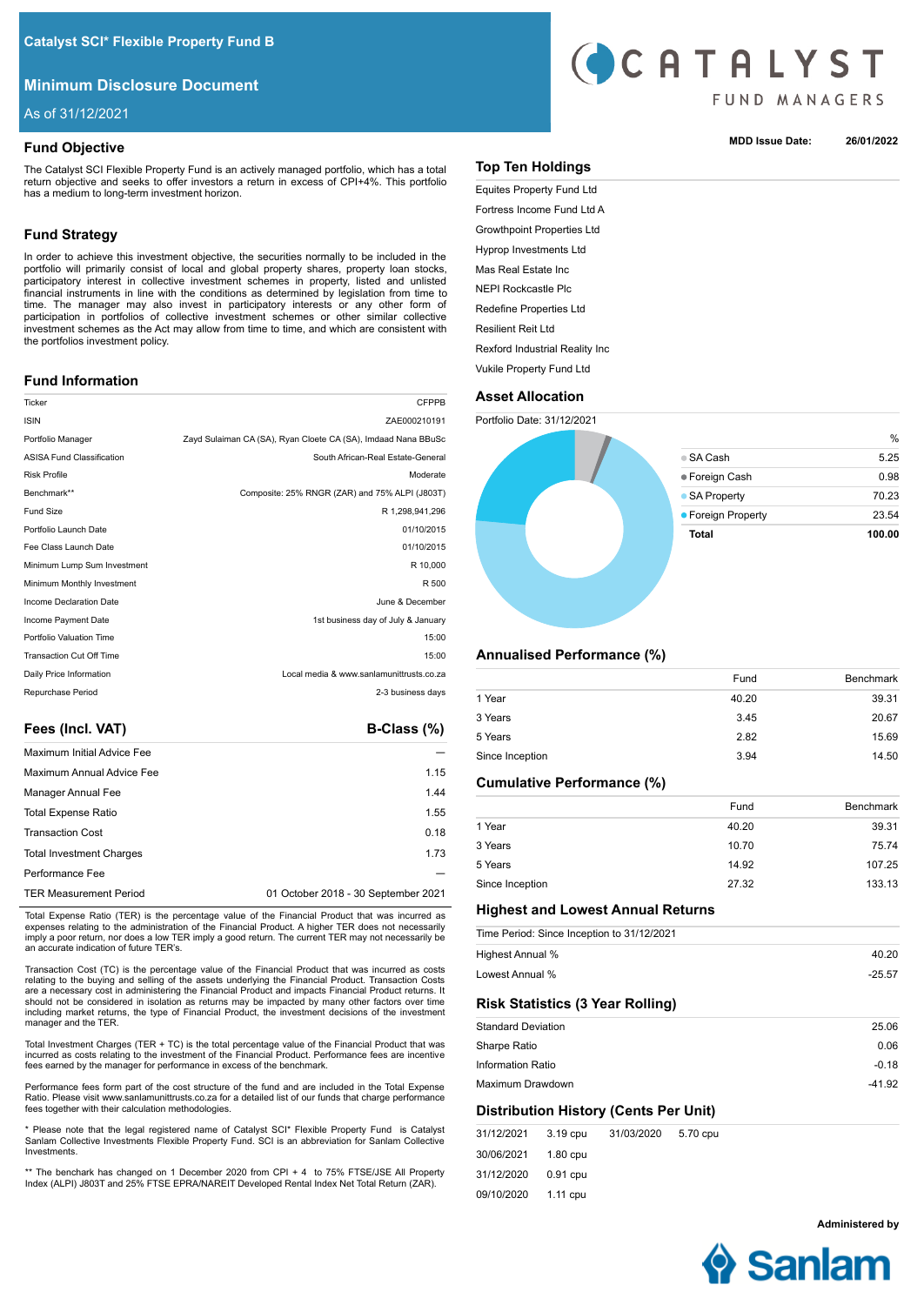# **Minimum Disclosure Document**



As of 31/12/2021



# **Glossary Terms**

### **Annualised Returns**

Annualised return is the weighted average compound growth rate over the period measured.

### **Asset Allocation**

Asset allocation is the percentage holding in different asset classes (i.e. equities, bonds, property, etc.). It is used to determine the level of diversification in a portfolio.

### **Capital Volatility**

Volatility is a measure of 'risk' and refers to the extent to which the price of an investment or capital value fluctuates over a certain period of time. Funds with high volatility usually offer the potential for higher returns over the longer term than low volatility funds.

#### **Cumulative Returns**

Cumulative return is the total growth experienced over the period measured.

**Derivatives**<br>Derivatives are instruments generally used as an instrument to protect against risk (capital losses), but can also be used for speculative purposes. Examples are futures, options and swaps.

# **Distributions**

The income that is generated from an investment and given to investors through monthly, quarterly, biannual or annual distribution pay-outs.

#### **Diversification**

This is a strategy designed to reduce risk within a portfolio by combining a variety of investments (or asset classes) such as equities, bonds, cash or property, which are unlikely to all move in the same<br>direction at the same time. This is designed to reduce the risk (and protect against capital losses)<br>within a portfolio. economic conditions as it smoothes out the impact of negative market events. The positive performance of some investments or asset classes should neutralize the negative performance of others.

#### **Financial Instruments**

Derivatives also known as financial instruments (such as a future, option, or warrants) whose value derives from and is dependent on the change in value of an underlying asset (such as a commodity, currency, or security) to protect against risk (capital losses).

### **Fund Objective**

The fund objective is the portfolio's core goal.

#### **Fund Strategy**

The fund strategy is the way that the fund is managed to achieve the fund objective.

#### **Information Ratio**

The Information Ratio measures the market risk-adjusted performance of an investment or portfolio. The greater a portfolio's Information Ratio, the better its risk-adjusted performance has been compared to the market in general.

#### **LISP (Linked Investment Service Provider)**

A Linked Investment Service Provider is a financial institution which packages, distributes and administers a broad range of unit trust investments.

### **Maximum Drawdown**

The maximum drawdown measures the highest peak to trough loss experienced by the fund.

### **Participatory Interests**

When you buy a unit trust, your money is pooled with that of many other investors. The total value of the pool of invested money in a unit trust fund is split into equal portions called participatory interests or units. When you invest your money in a unit trust, you buy a portion of the participatory interests in the total unit trust portfolio. Participatory interests are therefore the number of units that you have in a particular unit trust portfolio.

#### **Sharpe Ratio**

The Sharpe Ratio measures total risk-adjusted performance of an investment or portfolio. It measures the amount of risk associated with the returns generated by the portfolio and indicates whether a<br>portfolio's returns are due to excessive risk or not. The greater a portfolio's Sharpe ratio, the better its<br>risk-adjusted p portfolio manager is not taking excessive risk to achieve those returns).

#### **Standard Deviation**

Standard deviation (also called monthly volatility) is a measure of how much returns on an investment change from month to month. It is typically used by investors to gauge the volatility expected of an

## **Risk Profile Additional Information**

All reasonable steps have been taken to ensure the information on this MDD is accurate. The information to follow does not constitute financial advice as contemplated in terms of the Financial<br>Advisory and Intermediary Services Act. Use or rely on this information at your own risk.<br>Independent professional financ Collective investment schemes are generally medium- to long-term investments. Please note that past performances are not necessarily a guide to future performances, and that the value of investments / units / unit trusts may go down as well as up. A schedule of fees and charges and maximum commissions is available on request from the Manager, Sanlam Collective Investments (RF) Pty Ltd, a registered and approved Manager in Collective Investment Schemes in Securities. Additional information of the proposed investment, including brochures, application forms and annual or quarterly reports, can be obtained on request from the Manager, free of charge. Collective investments are traded at ruling prices and can engage in borrowing and scrip lending. Collective investments are calculated on a net asset value basis, which is the total market value of all assets in the portfolio including any income accruals and less any deductible expenses such as audit fees, brokerage and service fees. Actual investment performance of the portfolio and the investor will differ depending on the initial fees applicable, the actual investment date, and the date of reinvestment of income as well as dividend withholding tax. Forward pricing is used. The Manager does not provide any guarantee either with respect to the capital or the return of a<br>portfolio. The performance of the portfolio depends on the underlying assets and variable market<br>factors. Performance is based on participatory interests of other unit trust portfolios. These underlying funds levy their own fees, and<br>may result in a higher fee structure for our portfolio. All the portfolio options presented are approved<br>collective in insufficient liquidity. The fund may from time to time invest in foreign countries and therefore it may have risks regarding liquidity, the repatriation of funds, political and macroeconomic situations, foreign exchange, tax, settlement, and the availability of information. The fund may invest in financial instruments (derivatives) for efficient portfolio management purposes. The Manager has the right to close any portfolios to new investors to manage them more efficiently in accordance with their mandates. Management of the portfolio is outsourced to Catalyst Fund Managers SA (Pty) Ltd, (FSP) Licence No. 36009 an Authorised Financial Services Provider under the Financial Advisory and Intermediary Services Act, 2002. Sanlam Collective Investments (RF) (Pty) Ltd retains full legal responsibility for the co-named portfolio. Standard Bank of South Africa Ltd is the appointed trustee of the Sanlam Collective Investments scheme. Sources of Performance and Risk Data: Morningstar Direct, INET BFA and Bloomberg. The risk free asset assumed for the calculation of Sharpe ratios: STEFI Composite Index. The highest and lowest 12-month returns are based on a<br>calendar year period over 10 years or since inception where the performance history does not exist<br>for 10 years. Obtain a contact us at 0860 100 266.

### **Manager Information**

Sanlam Collective Investments (RF) (Pty) Ltd Physical Address: 2 Strand Road, Bellville, 7530 Postal Address: P.O. Box 30, Sanlamhof, Bellville, 7532 Tel: +27 (21) 916 1800 Email: service@sanlaminvestments.com Website: www.sanlamunittrusts.co.za

### **Trustee Information**

Standard Bank of South Africa Ltd Tel: +27 (21) 441 4100 Email: compliance-sanlam@standardbank.co.za

# **Investment Manager:**

Catalyst Fund Managers SA (Pty) Ltd 4th Floor Protea Place, Protea Road, Claremont, Cape Town, South Africa P O Box 448545, Claremont, 7735 Telephone number: +27 21 657 5500 Email Address: mail@catalyst.co.za Website: www.catalyst.co.za



**Administered by**